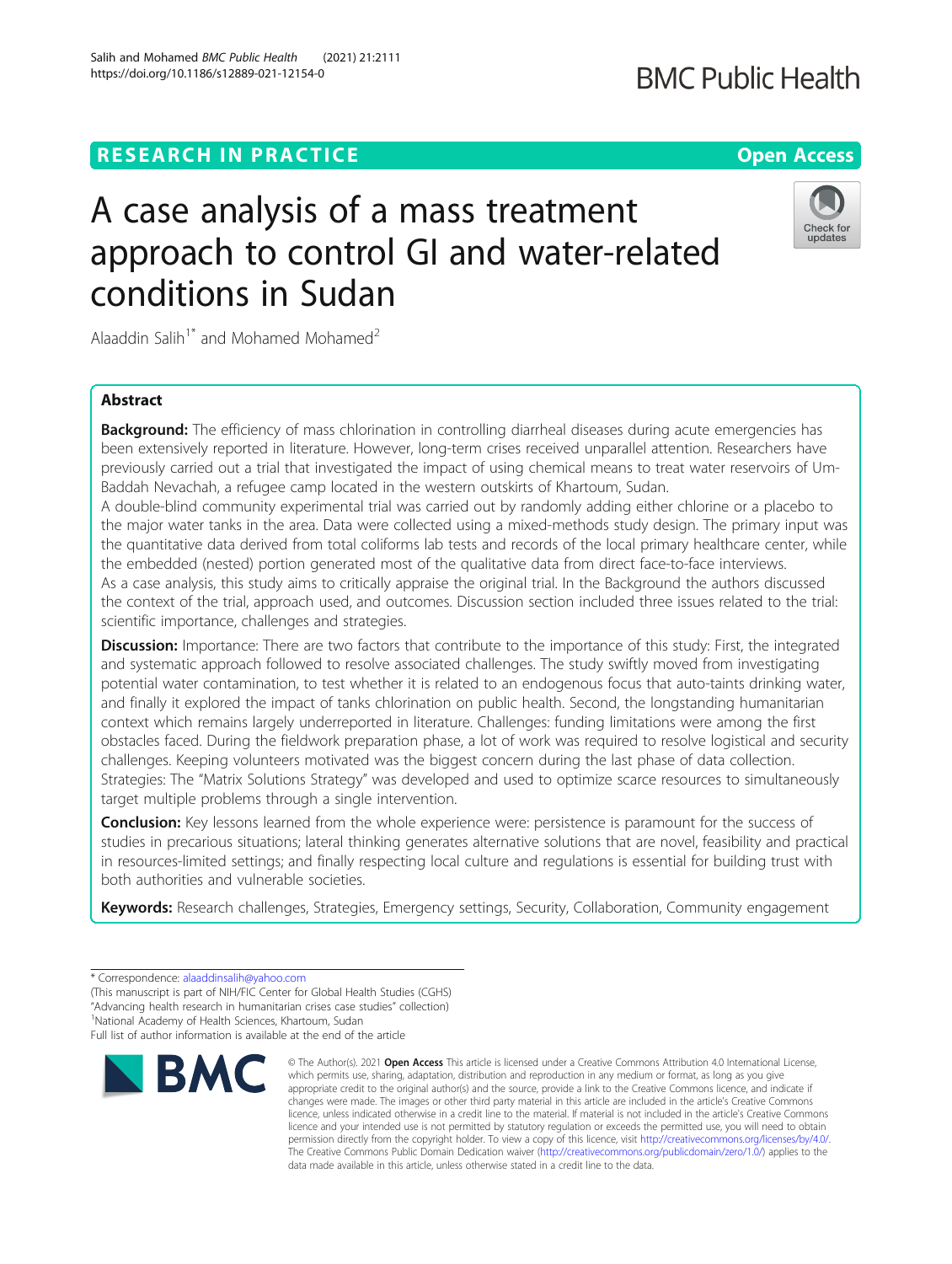#### Background

Armed conflicts have been ripping Sudan apart for decades. War in the former southern part of the country is often dubbed as the longest war in Africa that outbroke in 1955 [\[1](#page-4-0)]. Darfur region, in the western part of Sudan, has had its fair share of natural and manmade disasters, like the severe drought that struck the region during the 1980's and the notorious bloodshed that had been ongoing for over two decades by now. Over the years, millions of painfully afflicted people have ventured off to seek refuge elsewhere within Sudan, only to find it at last in squalid settlements [\[2](#page-4-0)].

Diarrheal diseases remain one of the leading causes of mortality during emergencies worldwide. Chlorination has been in use for a long time to control acute diarrhea. Efficiency of this approach has been the research question for many humanitarian studies including ours. Those studies casted light on acute crises at the expense of extended ones. Therefore, inadequate attention has hitherto been directed towards assessing value of chlorination in long-term settings compared to emergencies. To better understand the former, a double-blind mixed methods community experimental trial was carried out. Sources of primary quantitative data were the total coliforms lab results and records of the local primary health center, whereas face-to-face interviews with some inhabitants accounted for the embedded or nested part (qualitative).

The main purpose of this case analysis is to provide a critical appraisal of the original trial and to examine the following 4 aspects: its scientific importance, the circumstances in which it was carried out, the challenges that investigators encountered, and finally the solutions and strategies they came up with.

Um-Baddah Nevachah refugee camp was selected to investigate claims of widespread waterborne diseases. More specifically, the study examined the effects of treating tank water in an internally displaced people (IDP) camp. It has been in place for more than 15 years and is located in the western suburbs of Khartoum, Sudan, 30 km from the city center. The camp spans a  $9.8 \text{ km}^2$  total area divided into six residential quarters. The total population is over 9000 from 57 tribes. The vast majority live under low socioeconomic status with no access to basic infrastructure. Available governmental services include a single primary healthcare center and four basic schools. There are no central grids to supply either electricity or water, however, the latter is delivered to households on donkey-drawn wheeled barrels known locally as "karrow". The only drinking water sources are four wells (average depth  $= 260$  m) [\[3](#page-4-0)].

The first step in the original trial [\[3](#page-4-0)] was to assess wells water. Based on contamination status the four wells were divided into two equivalent case and control groups. Efficiency of the intervention was evaluated based on before-and-after comparisons of the four data collection methods used, viz., total coliforms lab results, questionnaires, face-to-face interviews, and medical records.

### **Discussion**

#### The scientific importance of this research

The value of the original trial is derived from (1): its approach; and (2) the setting of the study. In addition, investigators had to adapt to a challenging local context and be innovative with the strategies they came up with to tackle these obstacles, without compromising scholarly standards nor principles of responsible conduct. It is also important to highlight a totally different aspect of the study, which is its social impact. For the first time, our study population enjoyed a better quality of life after years of experiencing the toll of water contamination on their own health and environment.

Although mixed-methods research is well established in literature  $[4-7]$  $[4-7]$  $[4-7]$  $[4-7]$ , to the best of our knowledge our trial was the first to use that methodology in Sudan. The main objective of the original trial was to demystify the root causes behind the widespread diarrheal diseases in that disadvantaged population. Because of the complexity of the problem an unconventional approach had to be adopted. That is to go beyond answering simple and direct questions like studying epidemiology of common water-borne diarrheal diseases in the area, or elucidating impact of chlorination on pathogens present in the area's tainted water. Rather, there was a consensus on taking a holistic approach that simultaneously addresses all of these questions.

It is believed that about 80% of diseases in developing countries are water-related [[8\]](#page-4-0). For such prevalent illnesses that are associated with heavy morbidity, and yet largely preventable, it was quite unclear why those underdeveloped countries have not widely adopted a simple, cost-effective, and highly efficient approach as chlorination [\[9](#page-4-0), [10\]](#page-4-0) that has been around for decades. This is pretty much in line with the findings of Eltahir et al. [\[11\]](#page-4-0) study that was the first of its kind to investigate the outcome of treating drinking water with chlorine in IDP and refugees camps in Sudan.

During one of the focus group discussions, research team became aware of the successful chlorination interventions that local tanks underwent in the past. The biggest question was why water got contaminated again a short while afterwards? To address this questions researchers decided to work on two parallel lines: First, assessing supply chain of the drinking water all the way from source to mouth, and Second, evaluating impact of contamination on residents' health through records of local health center. Upon inspecting tanks, they were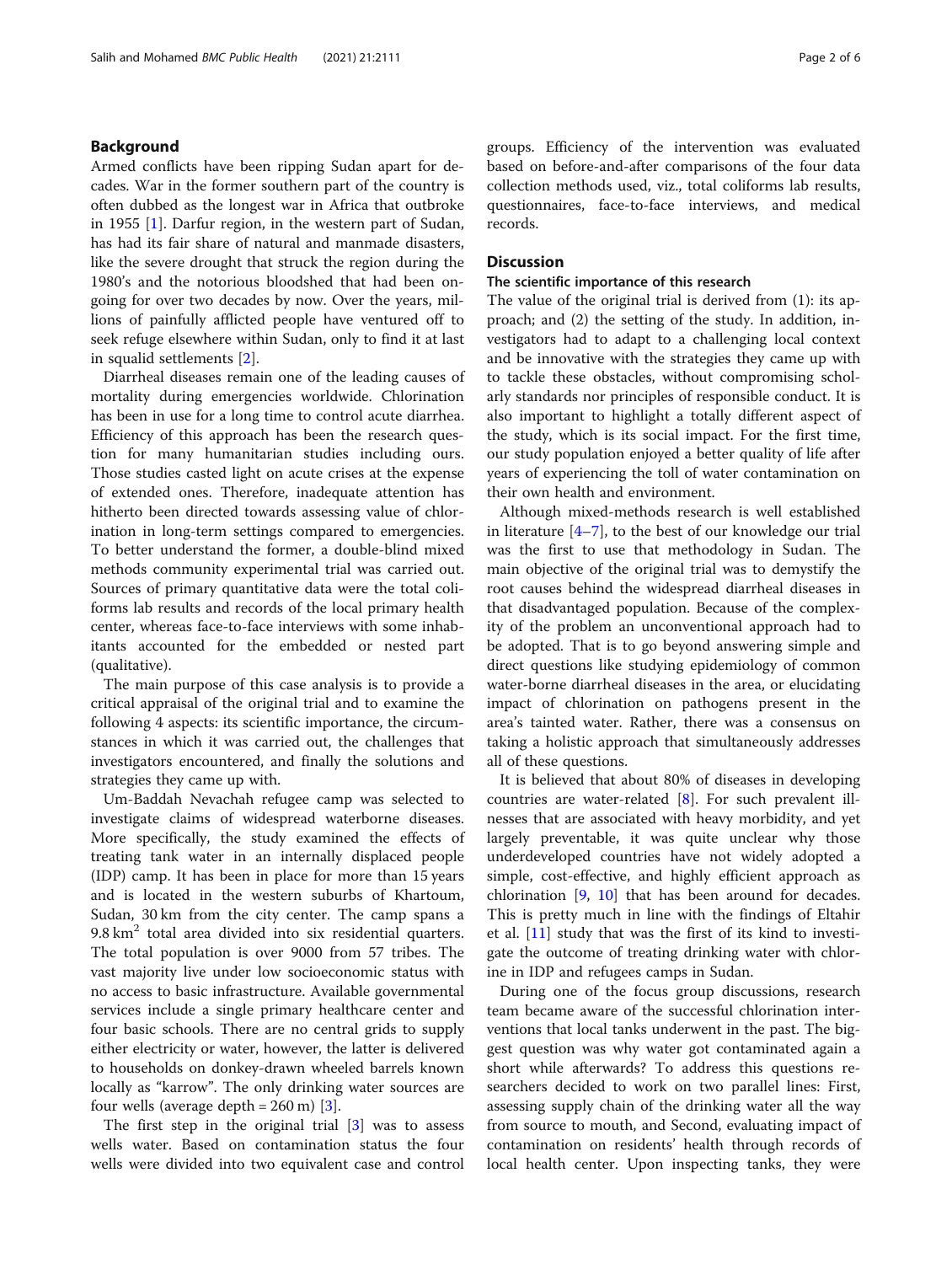found to be archaic, rusty and without sealed covers. Based on these observations, presence of contaminants within tanks was hypothesized. The team suspected a potential source of contamination was a fabricated radiator-like system that cools down the well pump by means of heat exchange. It works by taking water out the tank, pushing it into pipes that surround the pumping machine, and finally returns hot outflow back into the tank to mix up with drinking water.

Another factor that made our original study particularly important was the context of longstanding crisis in which it was carried out. As time goes by, unsettled conflicts becomes even more complicated by occasional events like public health emergencies, for instance. Although Um-Baddah Nevachah settlement was established decades ago, the area has never been part of the purview of the governmental agencies nor that of the non-governmental organizations (NGOs). As a result, local residents remained without access to the muchneeded public health services. Such negligence brings no solutions to conflicts transforming them into "chronic" issues. More studies are needed to decipher the intricacies of such understudied context of complicated longstanding disputes.

Outbreaks of water-borne diarrheal illnesses during acute emergencies are known public health risks. Globally, this has been effectively managed by treating water with chlorine in accordance with World Health Organization (WHO) guidelines [\[12](#page-5-0)]. However, in longstanding crises the nature of contaminants might slightly change, jeopardizing the efficiency of chlorine as a disinfectant. Therefore, identifying the source of contamination is critical when investigating similar circumstances, as noted in the research team's recent publication [\[3](#page-4-0)]. In a nutshell, during longstanding disputes, more complex mechanisms could taint drinking water. Unlike the case during emergencies, it is important to understand these causes first before going ahead and treating water with chlorine.

## Challenges to research

#### Lack of funding

In an absence of national research funding programs, the research team lacked access to domestic grants and faced numerous barriers vying for international awards. Regardless, researchers had to resort to the meager research budget to fund early stages of the study and were thereby able to scrape by. Later, the team fortunately landed an award that complemented the research budget.

#### Logistics

Logistics had always been a challenge throughout the course of the original study, and it ranged from organizational matters to telecommunication problems.

Before embarking on practical and data collection phases, investigators had to go through a tedious and time-consuming process to collect necessary approvals and clearances. In addition to Ethical Clearance from the Institutional Review Board (IRB), local community representative, known as People's Committee or Quarters Popular Committee (QPC), requested further letters.

Communication limitations constituted a major obstacle to our project. With the camp lacking a reliable mobile network coverage, it was difficult to get in touch with our partners and research assistants inside the camp while investigators were away. Needless to say that internet-based services and modalities like emails, messaging, instant chat applications, and Voice over Internet Protocol (VoIP) apps were not options either. Apart from the inconvenience of frequently visiting the area, telecommunication obstacles had no substantial impact on the integrity of our field operations that include recruitment and data collection.

#### Security

Security was certainly one of the major concerns in our case. Many outlaws and criminals were active in the camp and adjacent areas. To stay clear from potential dangers, research team decided to make all expeditions during daylight, which tightened time constraints even further. At the core of investigators' personal safety was their ability to work their way amidst the high tensions between local authorities and camp refugees without compromising trust of either. Right from the beginning, and during the first field visit, researchers realized that as soon as they passed by the large tactical police camp next to the study area, they were been stalked by security and intelligence personnel. Living with such measures was the only way to get the study done. On a side note, this example demonstrates how investigators gave the trust-building process the time it needs, which combined with their multiple data collection methods (lab results, questionnaires, face-to-face interviews and local health center records) both represent the core recommendations made by Vincent Manirakiza [\[13](#page-5-0)] for researchers working in post-conflict milieus of mistrust.

#### Data collection

Data collectors were recruited on an exclusively voluntary basis. Offering some compensatory rewards was our way to recognize volunteers' participation and to create some momentum among them. During our first meeting with data collectors, we made it crystally clear that they were not entitled to receive any financial incentives because of the tight budget the study was run on. Instead, investigators suggested acknowledging their input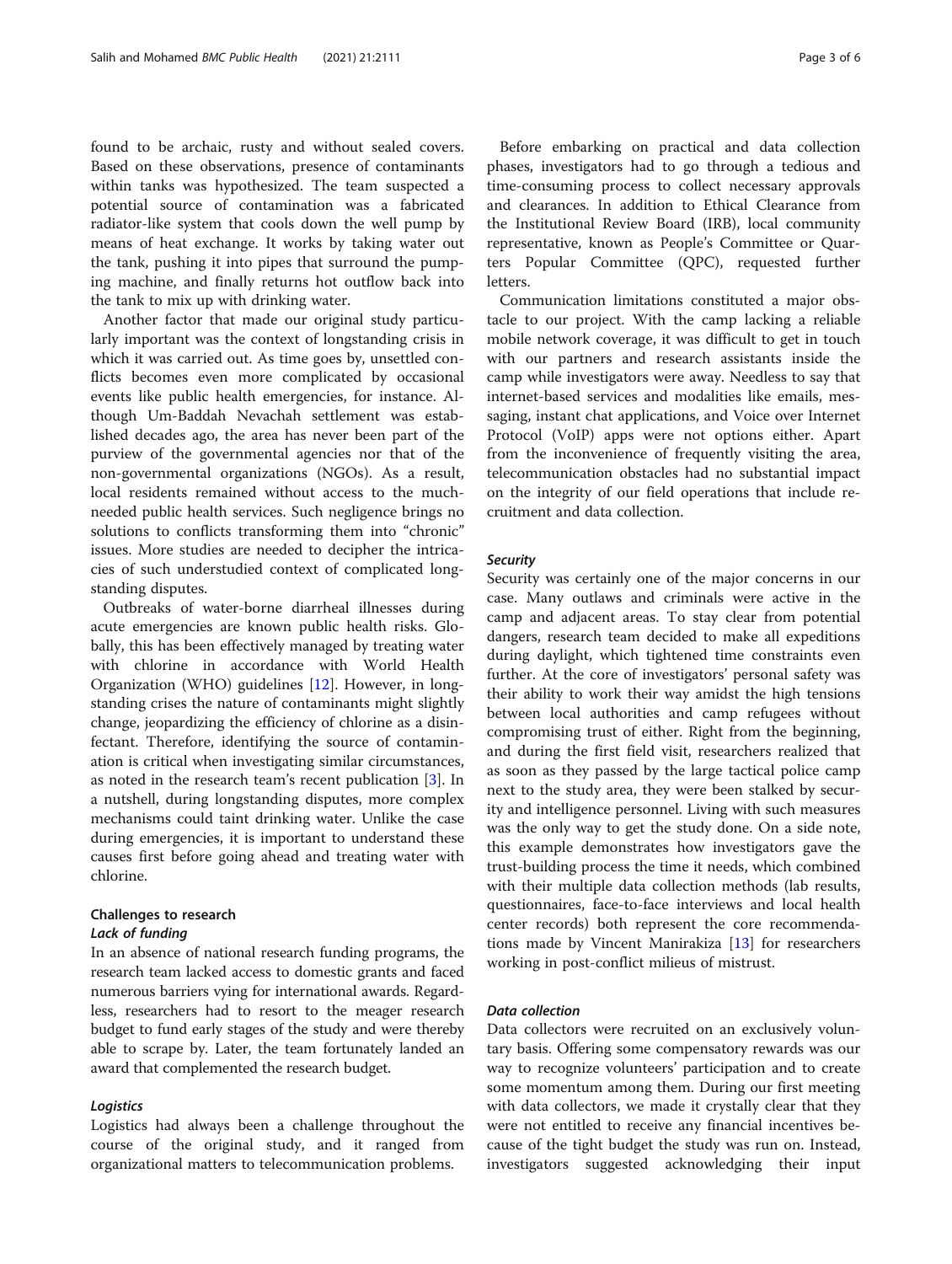through certificates and endorsement letters. They were fine with that arrangement.

After initially accepting these terms and when collected data were due for submission to investigators, research assistants have changed their minds and started demanding some pecuniary rewards. Budget constraints made such request unattainable. Therefore, primary investigator developed an alternative strategy based on two points:

- Clearly communicating researchers doubts about delivering on an initial promise to submit the final study report to the Head of People's Committee, had they not provided the team with the data needed to write up the study. QPC members were keen to collect that report to support their claims for funding.
- Data collectors were volunteers with prominent political motivations. Therefore, researchers leveraged the involvement of key political leaders to act as mediators between the research team and the volunteers. This helped to resolve the situation to the benefit of all parties.

#### Research strategies

#### Matrix solutions strategy

Matrix Solutions Strategy is a model designed by the investigators to deal with multiple problems all at once using available resources. For instance, insufficient funding, lack of substantial means of transportation, and security concerns, were among the challenges discussed earlier during the preparatory phase. The possible matrix solution that investigators came up with was to commute together in one of their private vehicles.

#### Civic engagement approach "Judiaa"

"Judiaa" is a term used for traditional approaches of mediation in Sudan. The way it is traditionally practiced is by getting a bunch of impartial, affluent and trusted civic leaders to engage in lengthy liaisons between the parties. To conduct the study, researchers had to operate in a highly polarized environment with parties of conflicting interests.

The study area was under strict control of the Sudanese security forces and it was inhabited by internallydisplaced Darfuris. Tensions between both sides became obvious soon as researchers wrapped up their first meeting with local residents. Therefore, researchers had to come up with a strategy to avoid a standoff with authorities without violating community trust. At the core of that strategy was approaching the government-backed People Committee simultaneously with the Native Administration which represents locals. The meeting concluded that the Committee should contact the official

side, while the Administration was asked to publicize the study mission in the area. This approach did not only help navigating the nexus between official requirements and community trust, but also it has created a perpetual public impact through the newly found common ground.

#### Cultural adaptation

To successfully implement a community-based experimental trial, considerable cultural adaptations had to be made by the group working in the field. Principal investigators in that study adopted a culturally sensitive approach that respects indigenous norms and rituals. Even the tiniest details have been catered for, from the traditional greeting style of tri-hands shakes, to sitting on the ground in a cross legged posture, and finally accepting locals invitations to have meals or drinks with them, even when the served food or drink is inconvenient.

#### Capacity building

This strategy concerns the last of the four challenges stated earlier. Running a data collection scheme on a limited budget calls for alternative solutions. Rather than hiring and paying research assistants from our institution, study leaders opted to train data collectors from the area. Although that meant considerable pecuniary and time resources had to be invested to train those volunteers, the approach was absolutely successful in terms of societal capacity building.

This approach replaced cash rewards with various types of incentives. Examples include: equipping recruitees with basic research skills; creating a rigorous academic experience in which trainees find themselves fully immersed in research; offering internship opportunities to boost trainees resumes and make them more competitive and marketable; and crediting participants with certificates and references to promote themselves.

#### Conclusions

Invaluable lessons were learned throughout the course of our original trial project, which made it a great educational experience as much as a research one. So often have the investigators heard about difficulties of conducting a research in such challenging settings, but it is fair to tell that never before this study have they recognized these difficulties fully. Without the adequate means and wherewithal, becoming adaptive and innovative was the best way to get things done. It took the team a ton of persistence and determination to successfully endeavor that challenging research project. In fact, researchers had to use different approaches that appealed to each of the stakeholders involved so as to have all of them onboard.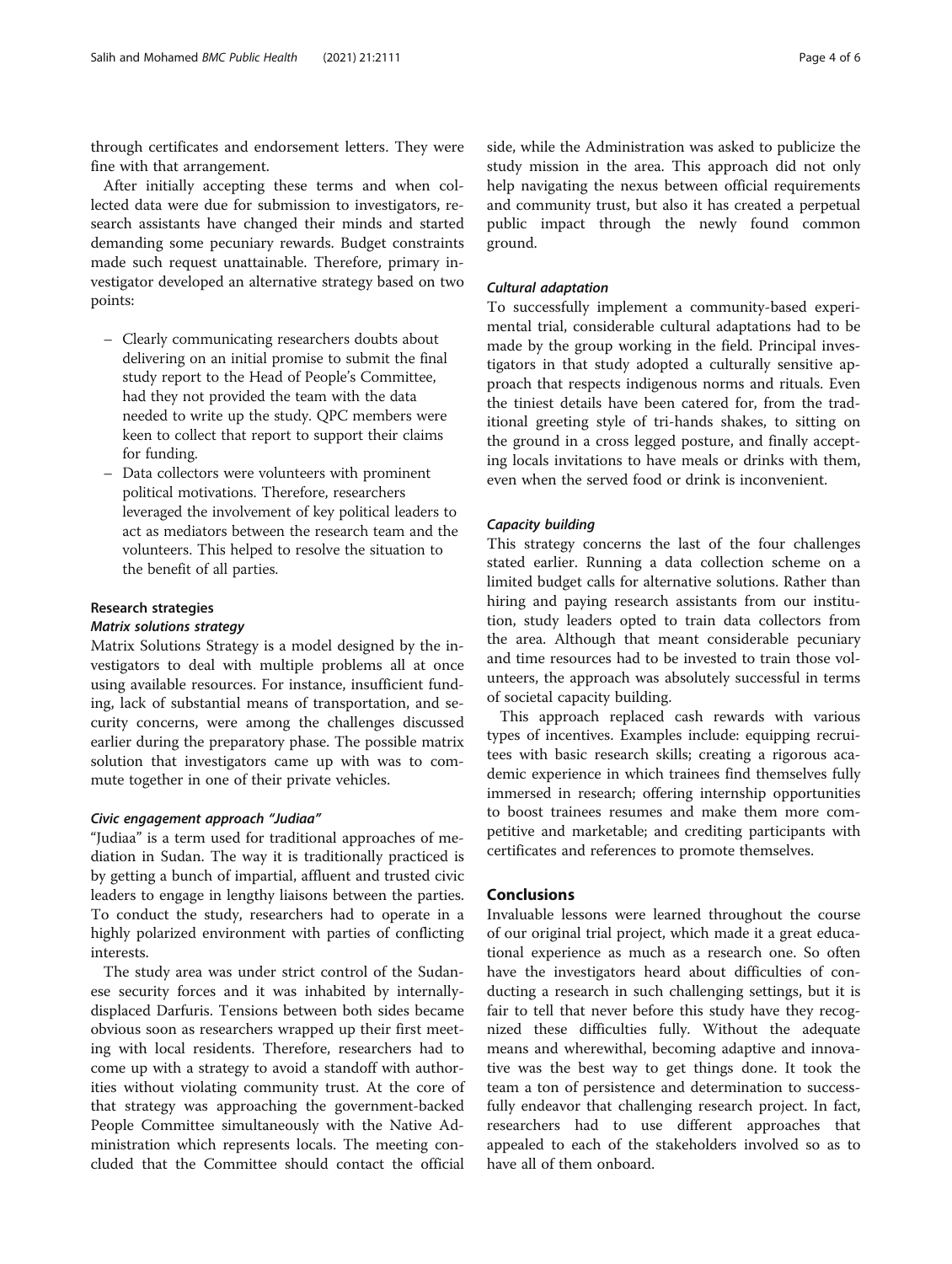<span id="page-4-0"></span>Perhaps, the most important take home message is to always exhaust all resources to devise homegrown solutions that are likely to pay off. Better than toying with some fancy ideas or waiting for conditions to change, one should seriously buckle down for smarter alternatives. For instance, investigators went around the funding challenge by: paying out of pocket to kick start the trial, tightening up research budget, and applying for different potential grants. Concerning safety, our strategy had three anchors: commuting on shared rides, showing up in the camp during daytime, and complying with authorities requests.

Another key point to remember is realizing the hazards associated with research in general. It seems that research, by nature, carries some degree of risk in most cases. This could be as clear as catching up a contagion, like nCoV-2 of COVID-19, in case of wet lab research. However, there are other types of research that are associated with more serious hazards. Examples include research in unstable and precarious settings where personal safety and even lives of investigators could be under direct threat. One way to manage such risks is by creating a risk matrix that sets out potential menaces, their sources, and their means of mitigation.

Last but not the least, throughout the process researchers have kept in mind how imperative it is to abide by local regulations and respect traditional culture. They believe that cultural humility and appreciation of community ethos both open up hearts and bridge gaps between scholars and community members [\[14](#page-5-0), [15](#page-5-0)]. During crises, people often find themselves in fragile situations, to which they may react in different ways. Some might be skeptical of those who prioritize researching over providing the much needed rescue and aid efforts during such critical times and circumstances [[16\]](#page-5-0). The best way to respond to such trepidations is through transparent dialogue that respects people's concerns.

#### Abbreviations

GI: Gastrointestinal "Tract"; IDP: Internally Displaced People; IRB: Institutional Review Board; NGOs: Non-Governmental Organizations; QPC: Quarters Popular Committee; WHO: World Health Organization

#### Acknowledgements

Authors would like to thank all those who have provided any sort of support to the original or current project. Special thanks go to those who have backed this work in a scholarly, logistical or consulting capacity.

#### Authors' contributions

AS and MM have participated equally in conceptualizing, analyzing, drafting, and writing the preliminary manuscript. All authors read, reviewed and approved the final report.

#### Funding

This work could only be made possible with a generous grant from the National Institutes of Health (NIH), Fogarty International Institute (FIC).

#### Availability of data and materials

Data sharing is not applicable to this article as no datasets were generated or analyzed during the current study.

#### **Declarations**

#### Ethics approval and consent to participate

No ethical clearance was required for the purpose of this case analysis study. This is in accordance with the Guidelines for Ethical Conduct of Research Involving Human Subjects [[17\]](#page-5-0) issued by Sudan's Federal Ministry of Health (FMoH) and the National Health Research Ethics Committee (NHREC). It was obtained for the original trial that involved participants recruitment and data collection from the University of Khartoum's Faculty of Medicine ethics committee.

#### Consent for publication

Not applicable.

#### Competing interests

The authors declare that they have no competing interests.

#### Author details

<sup>1</sup>National Academy of Health Sciences, Khartoum, Sudan. <sup>2</sup>University of Gezira, Wad Madani, Sudan.

Received: 23 July 2021 Accepted: 2 November 2021 Published online: 17 November 2021

#### References

- Seri-Hersch I. From One Sudan to Two Sudans: Dynamics of Partition in Historical Perspective. Tel Aviv Notes. 2013;7(13):1–8. [https://halshs.archives](https://halshs.archives-ouvertes.fr/halshs-00911879)[ouvertes.fr/halshs-00911879](https://halshs.archives-ouvertes.fr/halshs-00911879).
- 2. Davies A, Jenner A. A tale of two cities-IDPs plan for their durable solutions in Darfur. Refug Surv Q. 2020;39(4):507–13. [https://doi.org/10.1093/](https://doi.org/10.1093/rsq/hdaa031) [rsq/hdaa031.](https://doi.org/10.1093/rsq/hdaa031)
- 3. Salih A, Alam-Elhuda D. Reservoir chlorination of the local well–tank–faucet systems is a rapid and efficient tool for controlling water-related diseases: pathogens' load-clinical response rate correlation. J Epidemiol Global Heal. 2019;9(3):185–90. <https://doi.org/10.2991/jegh.k.190527.001>.
- 4. Sultana R, Tamason CC, Carstensen LS, Ferdous J, Hossain ZZ, Begum A, et al. Water usage, hygiene and diarrhea in low-income urban communities―a mixed method prospective longitudinal study. MethodsX. 2019;6:2822–37. [https://doi.org/10.1016/j.mex.2019.11.018.](https://doi.org/10.1016/j.mex.2019.11.018)
- 5. Sikder M, String G, Kamal Y, Farrington M, SadiqurRahman ABM, Lantagne D. Effectiveness of water chlorination programs along the emergencytransition-post-emergency continuum: evaluations of bucket, in-line, and piped water chlorination programs in Cox's bazar. Water R. 2020;178:115854. [https://doi.org/10.1016/j.watres.2020.115854.](https://doi.org/10.1016/j.watres.2020.115854)
- 6. Sikder M, Mirindi P, String G, Lantagne D. Delivering drinking water by truck in humanitarian contexts: results from mixed-methods evaluations in the Democratic Republic of the Congo and Bangladesh. Environ Sci Technol. 2020;54(8):5041–50. <https://doi.org/10.1021/acs.est.9b07375>.
- 7. Kosinsski KC, Kulinkina AV, Abrah AFA, Adjei MN, Breen KM, Chaudhry HM, et al. A mixed-methods approach to understanding water use and water infrastructure in a schistosomiasis-endemic community: case study of Asama1ma, Ghana. BMC Public Health. 2016;16(1):322. [https://doi.org/10.11](https://doi.org/10.1186/s12889-016-2976-2) [86/s12889-016-2976-2](https://doi.org/10.1186/s12889-016-2976-2).
- 8. Waterborne diseases. Rotterdamseweg: Lenntech BV; 2011. Available from: [http://www.lenntech.com/library/diseases/diseases/waterborne-diseases.](http://www.lenntech.com/library/diseases/diseases/waterborne-diseases.htm) [htm](http://www.lenntech.com/library/diseases/diseases/waterborne-diseases.htm). Assessed 15 July 2020.
- Bull RJ. Health effects of drinking water disinfectants and disinfectant byproducts. Environ Sci Technol. 1982;16(10):554A–9A. [https://doi.org/10.1021/](https://doi.org/10.1021/es00104a719) [es00104a719](https://doi.org/10.1021/es00104a719).
- 10. Bull RJ. Health effects of drinking water disinfectants and disinfectant byproducts. Environ Sci Technol. 1982;16(10):554–9. [https://doi.org/10.1021/](https://doi.org/10.1021/es00104a719) [es00104a719](https://doi.org/10.1021/es00104a719).
- 11. Eltahir YM, Abdelrahman AA. Bacterial contamination of drinking water in the internally displaced people camps in South Darfur, Surdan. Comput Water Ener Env Engine. 2013;2(02):10–2. [https://doi.org/10.4236/cweee.2](https://doi.org/10.4236/cweee.2013.22B002) [013.22B002.](https://doi.org/10.4236/cweee.2013.22B002)